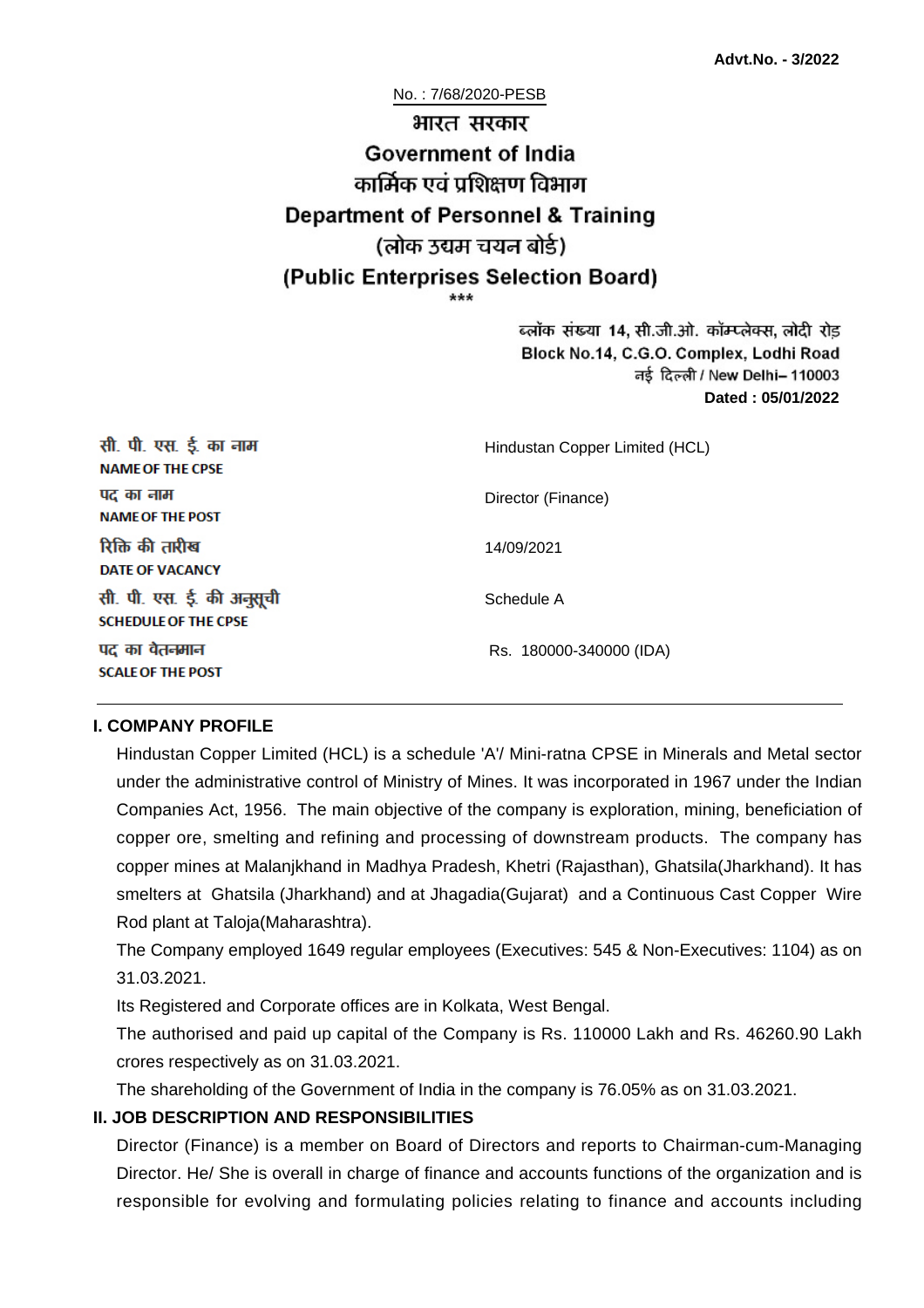Financial Planning, budgeting, costing, Financial control, preparation of financial statements in compliance with corporate norms and statutory requirements.

### **III. ELIGIBILITY**

**1. AGE :** On the date of occurrence of vacancy (DOV)

| Age of superannuation 60 years |                                                                                             |                |                                                                                             |
|--------------------------------|---------------------------------------------------------------------------------------------|----------------|---------------------------------------------------------------------------------------------|
| <b>Internal</b>                |                                                                                             | <b>Others</b>  |                                                                                             |
| <b>Minimum</b>                 | <b>Maximum</b>                                                                              | <b>Minimum</b> | <b>Maximum</b>                                                                              |
| 45                             | 2 years residual service as on<br>the date of vacancy w.r.t. the<br>date of superannuation. | 45             | 3 years residual service as on<br>the date of vacancy w.r.t. the<br>date of superannuation. |

### **2. EMPLOYMENT STATUS:**

The applicant must, on the date of application, as well as on the date of interview, be employed in a regular capacity – and **not** in a contractual/ad-hoc capacity – in one of the followings :-

(a) Central Public Sector Enterprise (CPSE) (including a full-time functional Director in the Board of a CPSE);

(b) Central Government including the Armed Forces of the Union and All India Services;

(c) State Public Sector Enterprise (SPSE) where the annual turnover is \***Rs 2,000 crore or more**;

(d) Private Sector in company where the annual turnover is **\*Rs 2,000 crore or more**. **Preference would be given to candidates from listed companies.**

(\* The average audited annual turnover of three financial years preceding the calendar year in which the post is advertised shall be considered for applying the approved limits)

### **3. QUALIFICATION:**

(i) The applicant should be a Chartered Accountant or Cost Accountant or a full time MBA/PGDM course with finance specialization with good academic record from a recognized University/Institution. Preference would be given to Chartered Accountant.

(ii) Officers of Organized Group 'A' Accounts Services [i.e. Indian Audit and Accounts Service, Indian Defence Accounts Service, Indian Railway Accounts Service, Indian Civil Accounts Service, Indian P&T Accounts & Finance Service and Indian Cost Accounts Service] working in the appropriate level are exempted from these educational qualifications.

(iii) Further, applicants from the Central Govt./Armed Forces of the Union/All India Services, will also be exempted from the educational qualifications as per (i) above provided the applicants have 'the relevant experience' as mentioned in Para 4(iii) below.

In respect of applicants from Organized Group 'A' Accounts Services/Central Government/Armed Forces of the Union/All India Services, Chartered Accountant/Cost Accountant/MBA/PGDM will be a desirable educational qualification.

### **4. EXPERIENCE:**

(i) The applicant should have at least five years of cumulative experience at a senior level during the last ten years in the area of Corporate Financial Management / Corporate Accounts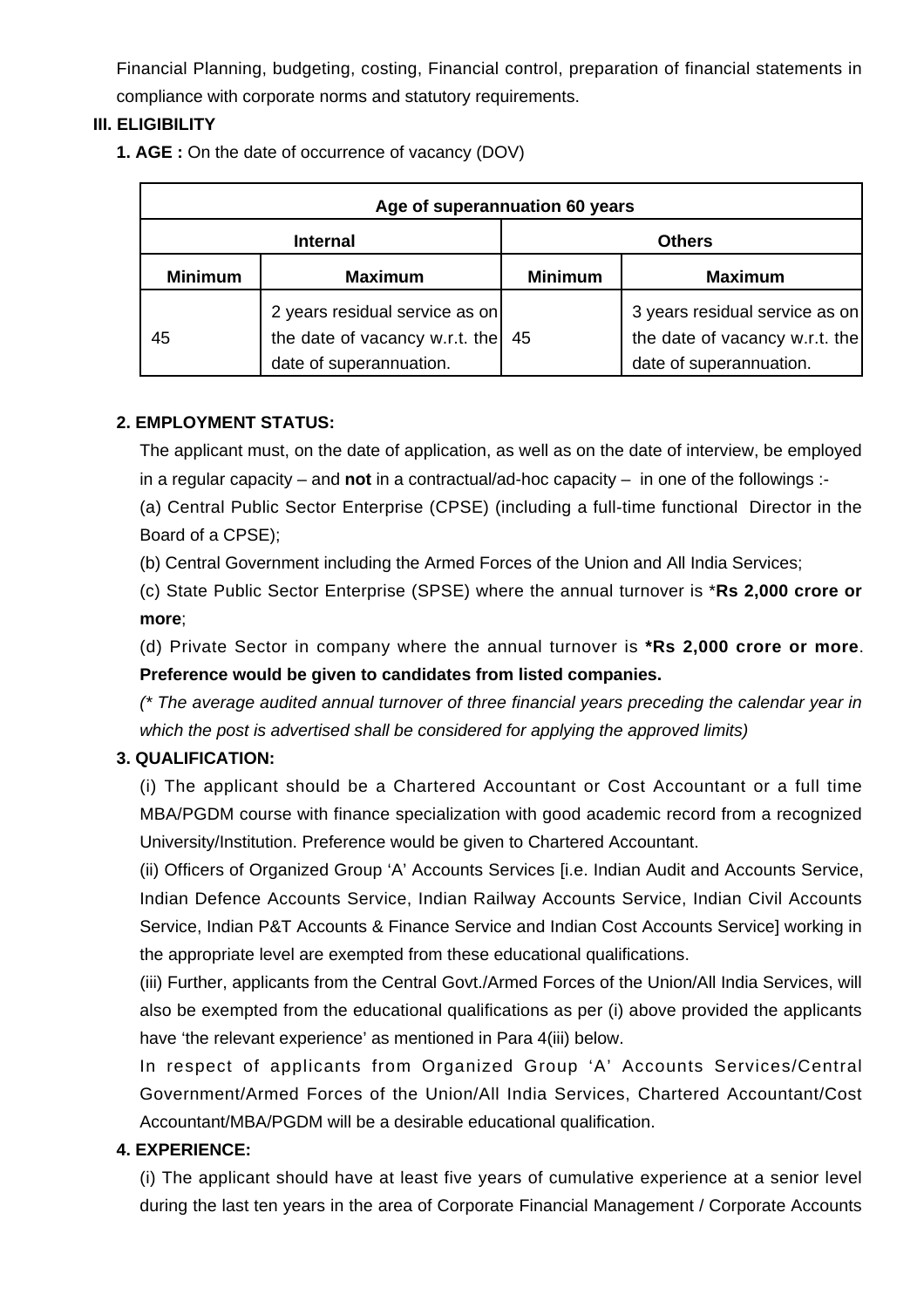in an organization of repute.

(ii) Applicants from Organized Group 'A' Accounts Services should have at least five years cumulative experience at a senior level during the last ten years in the area of Corporate Financial Management/ Corporate Accounts.

(iii) 'The relevant experience' in respect of applicants from Central Government/Armed Forces of the Union/All India Services would include at least seven years of cumulative experience at a senior level during the last ten years in the area of Corporate Financial Management/ Corporate Accounts.

### **5. PAY SCALE:**

# **(a)Central Public Sector Enterprises-**

# **Eligible Scale of Pay**

- (i) Rs. 7250-8250 (IDA) Pre 01/01/1992
- (ii) Rs. 9500-11500 (IDA) Post 01/01/1992
- (iii) Rs. 20500-26500 (IDA) Post 01/01/1997
- (iv) Rs. 51300-73000 (IDA) Post 01/01/2007
- (v) Rs. 120000-280000 (IDA) Post 01.01.2017
- (vi) Rs. 18400-22400 (CDA) Pre-revised post 01.01.1996
- (vii) Rs. 37400-67000 + GP 10000 (CDA) post 01.01.2006
- (viii) Rs. 144200-218200 (Level 14) CDA post 01.01.2016

The minimum length of service required in the eligible scale will be one year for internal candidates, and two years for others as on the date of vacancy.

**(b)**

**(i) Applicants from Central Government / All India Services** should be holding a post of the level of Joint Secretary in Government of India or carrying equivalent scale of pay on the date of application.

**(ii) Applicants from the Armed forces of the Union** should be holding a post of the level of Major General in the Army or equivalent rank in Navy/Air Force on the date of application.

**(c)**

 **Applicants from State Public Sector Enterprises/ Private Sector** should be working at Board level position or at least a post of the level immediately below the board level on the date of application.

# **6. CONDITION OF IMMEDIATE ABSORPTION FOR CENTRAL GOVERNMENT OFFICERS**

Central Government Officers, including those of the Armed Forces of the Union and the All India Services, will be eligible for consideration only on immediate absorption basis.

# **IV. DURATION OF APPOINTMENT**

The appointment shall be for a period of five years from the date of joining or upto the date of superannuation or until further orders, whichever is earlier.

# **V. SUBMISSION OF APPLICATIONS**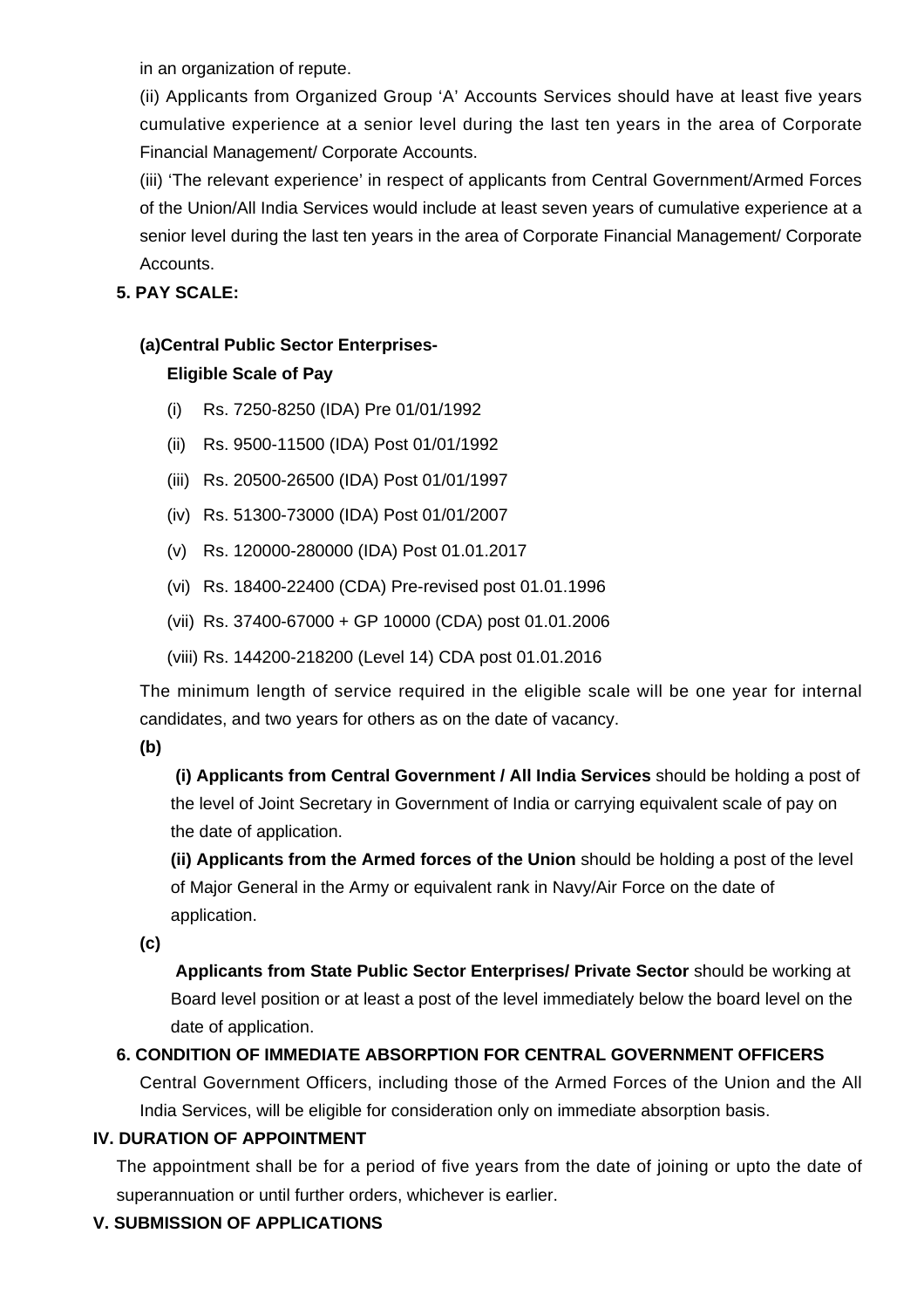### **Applicants should submit their applications on-line only as per the format.**

1. The applicants should submit their applications through proper channel as follows:

(a) Government Officers, including those of the Armed Forces of the Union and All India Services: through Cadre Controlling authority.

- (b) CMDs/MDs/Functional Directors in CPSE: through the concerned Administrative Ministry.
- (c) Below Board level in CPSE: through the concerned CPSE.

(d) CMDs/MDs/Functional Directors in State PSE: through the concerned Administrative Secretary and Cadre Controlling Authority, if any, of the State Government.

- (e) Below Board level in SPSE: through the concerned SPSE
- (f) Private Sector: directly to the PESB.

2. Applicants from Private Sector must submit the following documents along with the application form:

(a) Annual Reports of the Company in which currently working for the 3 financial years preceding the calendar year in which the post is advertised (please provide URL or attach/**enclose copies**);

(b) Whether the company is listed or not; if yes, the documentary proof (please provide URL or attach/**enclose copies**);

(c) Evidence of working at Board level or at least a post of the level immediately below the board level ;

(d) Self-attested copies of documents in support of age and qualifications;

(e) The relevant Jobs handled in the past with details.

### **VI. UNDERTAKING BY THE APPLICANT**

An applicant has to give an undertaking as a part of the application that he/she will join the post, if selected. If an applicant does not give such undertaking, the application would be rejected.

# **1. For candidates from Central Government/Armed Forces of the Union/ All India Services**

(a) The appointment is on immediate absorption basis.

(b) If a candidate conveys his/her unwillingness to join after the interview is held, he/she would be debarred for a period of two years from the date of interview, for being considered for a Board level post in any CPSE.

(c) Further, if a candidate conveys his/her unwillingness to join after the issue of offer of appointment, he/she would be debarred for a period of two years from the date of offer of appointment for being considered for a Board level post in any CPSE.

### **2. For candidates from CPSE**

a. If a candidate conveys his/her unwillingness to join after the interview is held, he/she would be debarred for a period of two years from the date of interview, for being considered for a Board level post in any CPSE other than the one to which the candidate belongs.

b. Further, if a candidate conveys his/her unwillingness to join after the issue of offer of appointment, he/she would be debarred for a period of two years from the date of offer of appointment for being considered for a Board level post in any CPSE other than the one to which the candidate belongs.

# **3. For candidates from SPSE/ Private Sector**

a. If a candidate conveys his/her unwillingness to join after the interview is held, he/she would